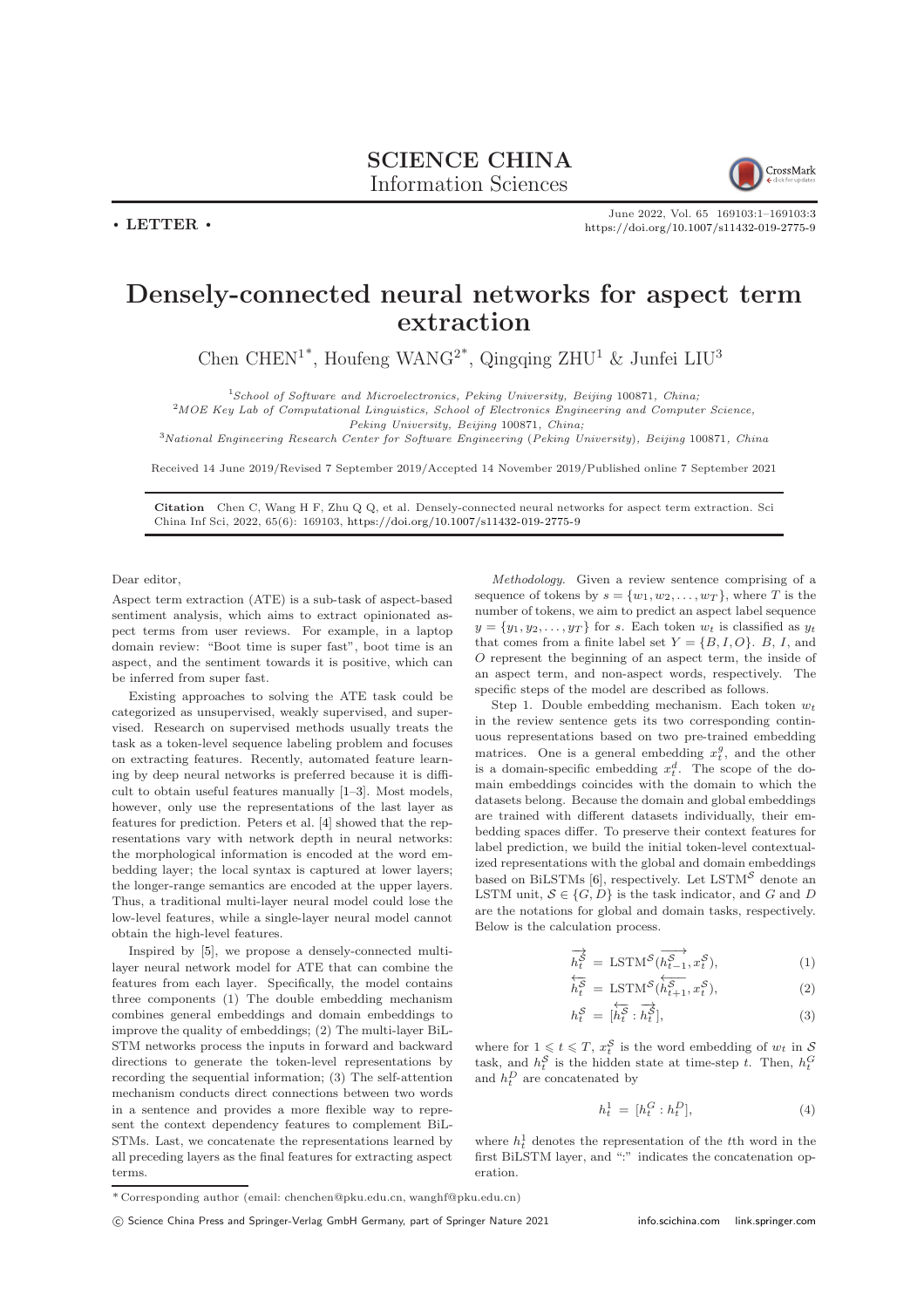Step 2. Multi-layer BiLSTM network. Because the feature representations vary with network depth in a deep neural network [\[4\]](#page-2-3), we employ multi-layer BiLSTM to learn multi-level features. The hidden state of an LSTM unit in layer  $l - 1$  is used as input for the LSTM unit in layer  $l$ in the same position. The input of the second layer is the output of the double embeddings module. The hidden state of the *l*-layer BiLSTM at t position  $h_t^l$  is calculated as

$$
\overrightarrow{h_t^l} = \text{LSTM}(\overrightarrow{h_{t-1}^l}, h_t^{l-1}),
$$
\n
$$
\overleftarrow{\cdot} \quad \overleftarrow{\cdot} \quad .
$$
\n(5)

$$
\overleftarrow{h_t^l} = \text{LSTM}(\overleftarrow{h_{t+1}^l}, h_t^{l-1}), \tag{6}
$$

$$
h_t^l = [\overleftarrow{h_t^l} : \overrightarrow{h_t^l}], \tag{7}
$$

where  $2 \leq l \leq L$  and L is the total BiLSTM layers. The model uses multiple BiLSTMs with different parameters.

Step 3. Self-attention mechanism. While BiLSTM can capture context dependencies with sequential architecture, it is not good at remembering long-term dependencies because of vanishing gradient problems. We use a selfattention mechanism to capture the context dependency information between two tokens within a sentence, regardless of their distance. As per the need of the denselyconnected network, we first obtain the matrix of input vectors  $V \in \mathbb{R}^{T \times d}$  by concatenating the outputs of all preceding layers in order, including the global embeddings, the domain embeddings, and the hidden states of all BiLSTM networks, where  $d$  is the dimension of the concatenated vectors. Following [\[7\]](#page-2-6), we split the channels equally as per the number of heads denoted by m. These parallel heads are employed to focus on a different part of the channels of the value vectors. We denote the input vectors of the ith head vectors by  $V_i \in \mathbb{R}^{T \times d/m}$  and control the attention calculation by m. The scaled dot-product attention is then used on the following equation:

$$
p_i = \text{softmax}\left[\frac{V_i V_i^{\top}}{\sqrt{d/m}}\right],\tag{8}
$$

$$
O_i = p_i^{\top}(V_i), \tag{9}
$$

where  $p_i$  is a normalized weight matrix. Finally, the outputs  $O_i \in \mathbb{R}^{T \times d/m} (1 \leqslant i \leqslant m)$  produced by parallel heads are concatenated together. Again, a linear layer is used to mix different channels from different heads, written as

$$
O = \text{Concat}(O_1, \dots, O_m), \tag{10}
$$

$$
A = OW_{sa}, \t\t(11)
$$

where  $W_{sa} \in \mathbb{R}^{d \times d_{\text{attn}}}$  is a parameter matrix for mapping O to the output matrix  $A = \{a_1, \ldots, a_T\}$ , which forms a sequence of self-attentive token encoding.  $d_{\text{attn}}$  is the dimension of the self-attention output vector for each token.

Step 4. Dense connectivity. Our model employs a densely connected mechanism to generate the prediction vector  $f_t$ , which represents the feature by concatenating all other layers representations at position  $t$ . The formula is given by

$$
f_t = [x_t^G : x_t^D : h_t^1 : \dots : h_n^t : a_t],
$$
\n(12)

where  $x_t^G$  and  $x_t^D$  are the global and domain embeddings of  $w_t$ , respectively,  $h_t^*$  denotes the hidden states of all BiLSTM layers at position  $t$ , and  $a_t$  is the tth output vector of the self-attention layer. The model outputs a final prediction for the token  $w_t$  writen as

$$
P(y_t|w_t) = \text{Softmax}(Wf_t + b),\tag{13}
$$

where  $W$  and  $b$  are weight and bias of the outermost full connected layer, respectively.

Experimental setup. We evaluate the model using two benchmark datasets from the SemEval ABSA challenge: the restaurant domain datasets from [\[8\]](#page-2-7) (denoted by 16-R) and the laptop domain datasets from [\[9\]](#page-2-8) (denoted by 14-L). We use a pre-trained embedding<sup>1)</sup> for the general-purpose embeddings. For domain-specific embeddings, we use embeddings trained by [\[3\]](#page-2-2). The out-of-vocabulary word embeddings are calculated by  $fastText^{2)}$ . The number of BiLSTM layers L is 3. The dimensions of  $h_t^G$ ,  $h_t^D$ ,  $h_t^2$  and  $h_t^3$  are set to 100, 100, 200, and 200, respectively.  $d_{\text{attn}}$  is set to 400. The model is trained with stochastic gradient descent (SGD) with a learning rate of 0.07. We also employ dropout on the word embeddings and the ultimate features with a dropout rate of 0.5. All other parameters are trainable.

Results and discussion. Table [1](#page-1-0) shows the comparison results. The results of CMLA, THA STN and DE CNN are copied from [\[1](#page-2-1)[–3\]](#page-2-2) as our comparative methods. We implement the models in the second group. BiLSTMs G and BiLSTMs D directly predict labels based on the output of multi-layer Bi-LSTMs. OURS\_w/o\_DE connects all layers except the embedding layer to the prediction layer. OURS w/o SA removes the self-attention component from the proposed model.  $OURS_w$ /o  $DE/SA$  only connects the outputs of each BiLSTM layer for prediction.

Table 1 Experimental results (F1-score (%))

<span id="page-1-0"></span>

| Model                | $14-I$ | $16-R$ |  |
|----------------------|--------|--------|--|
| CMLA $[1]$           | 77.80  | 72.77  |  |
| THA_STN [2]          | 79.52  | 73.61  |  |
| $DE_CNN$ [3]         | 81.59  | 74.37  |  |
| BiLSTMs <sub>G</sub> | 81.1   | 75.87  |  |
| BiLSTMs_D            | 78.74  | 77.31  |  |
| OURS $w/$ O DE       | 79.78  | 76.01  |  |
| OURS $w / o$ SA      | 81.34  | 78.18  |  |
| OURS $w / o$ DE/SA   | 80.44  | 77.4   |  |
| <b>OURS</b>          | 81.60  | 77.81  |  |

The proposed model performs the best. We highlight our main findings. (1) Compared with BiLSTMs G and BiLSTMs D, OURS improves performance because they only leverage information from the last layer of deep neural networks and could result in the loss of some features from the lower layers. (2) Compared with the state-of-the-art models, this model exhibits various performances on the two datasets. From the results of BiLSTMs G and BiLSTMs D, we can see that the restaurant domain embeddings achieve much better performances than the laptop domain embeddings. Thus, we suspect the improvement by incorporating the laptop-domain embeddings is limited. (3) Word embeddings contain morphological information, so adding the embedded vectors to the prediction feature helps to extract aspect terms. OURS performs better than OURS w/o DE, and OURS w/o SA performs better than OURS w/o DE/SA. (4) The effectiveness of

<sup>1)</sup> https://nlp.stanford.edu/projects/Glove/.

<sup>2)</sup> https://github.com/facebookresearch/fastText.